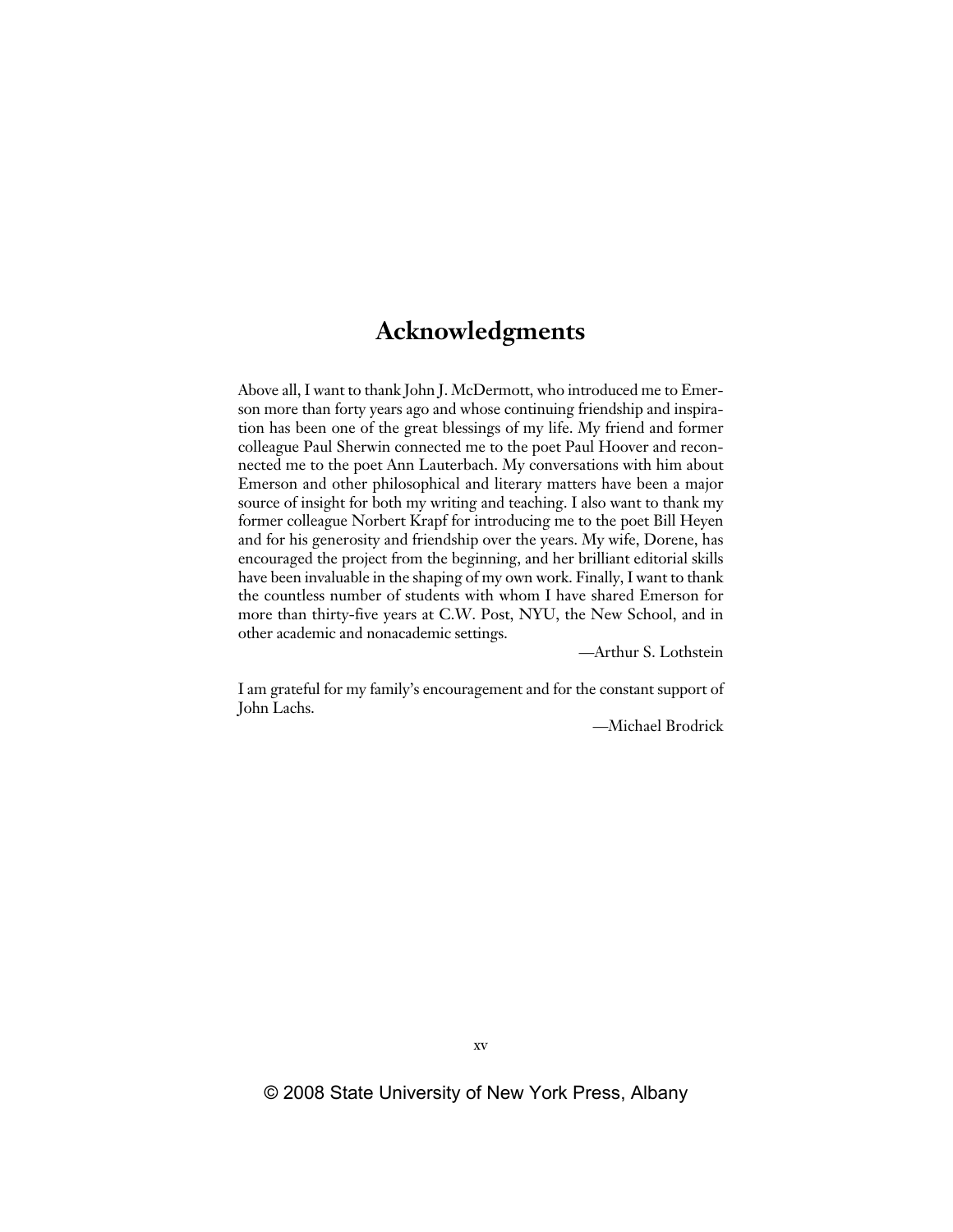God had infinite time to give to us; but how did He give it? In one immense tract of a lazy millennium? No, but He cut it up into neat succession of new mornings, and, with each, therefore, a new idea, new inventions, and new applications.

—R. W. E.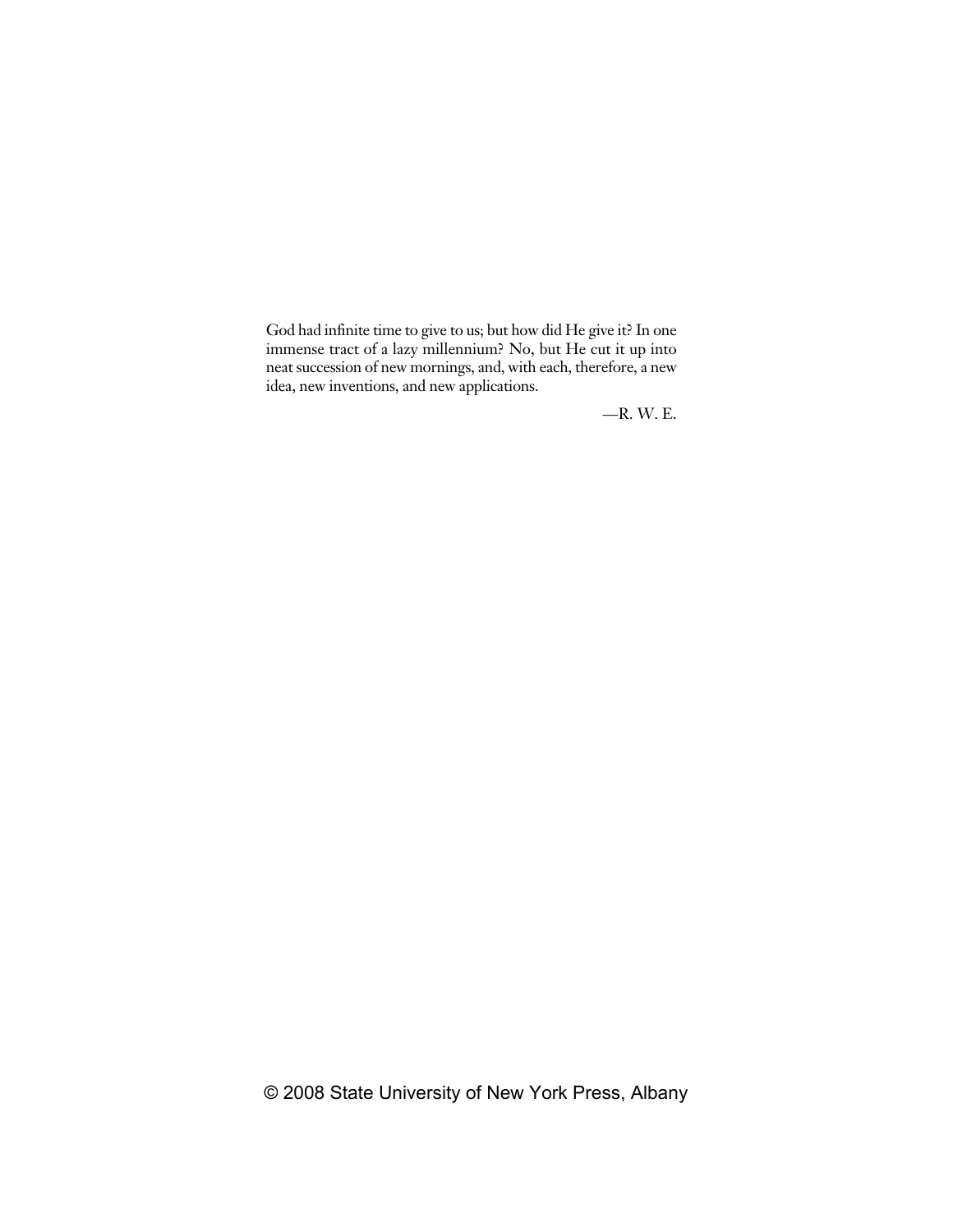# **Dancing with Emerson**

*Deborah Digges*

The wide pavilions of the old Post Road from western Massachusetts toward Concord one night past three, as I drove slowly in, just freshly plowed, were empty. The fields flapped out on either side, climbing the blue hills like eternity. There at the prison rotary I could go only round at last to dance with Mr. Emerson. Oh waltz with me to guardhouse radios playing night music for the stalled, the jailors and the jailed locked in their crimes like songs you live by. Mr. Emerson, hello. Do me the honor here outside the wall strung with barbed wire where once was meadow. My hand in his and his about my waist outside the gates we whirled the circle. And so I told him, shy, with due respect, you were my first love, Mr. Emerson. And this was early March, Northeast the worst of months, the snow piled high, like a rotunda. I blizzard-fated, blind and scared, and for the first time in my life my dance card was empty. Without a word, he such a gentleman held my hand, and I so lightly his as searchlights scanned the prison yards, and dance we did, my Mr. Emerson. I drive that road so many seasons, drive hours toward home or coming into Boston. It was enough that only once we danced, less time it takes to slip the wire, or dip the quill, or kiss a man.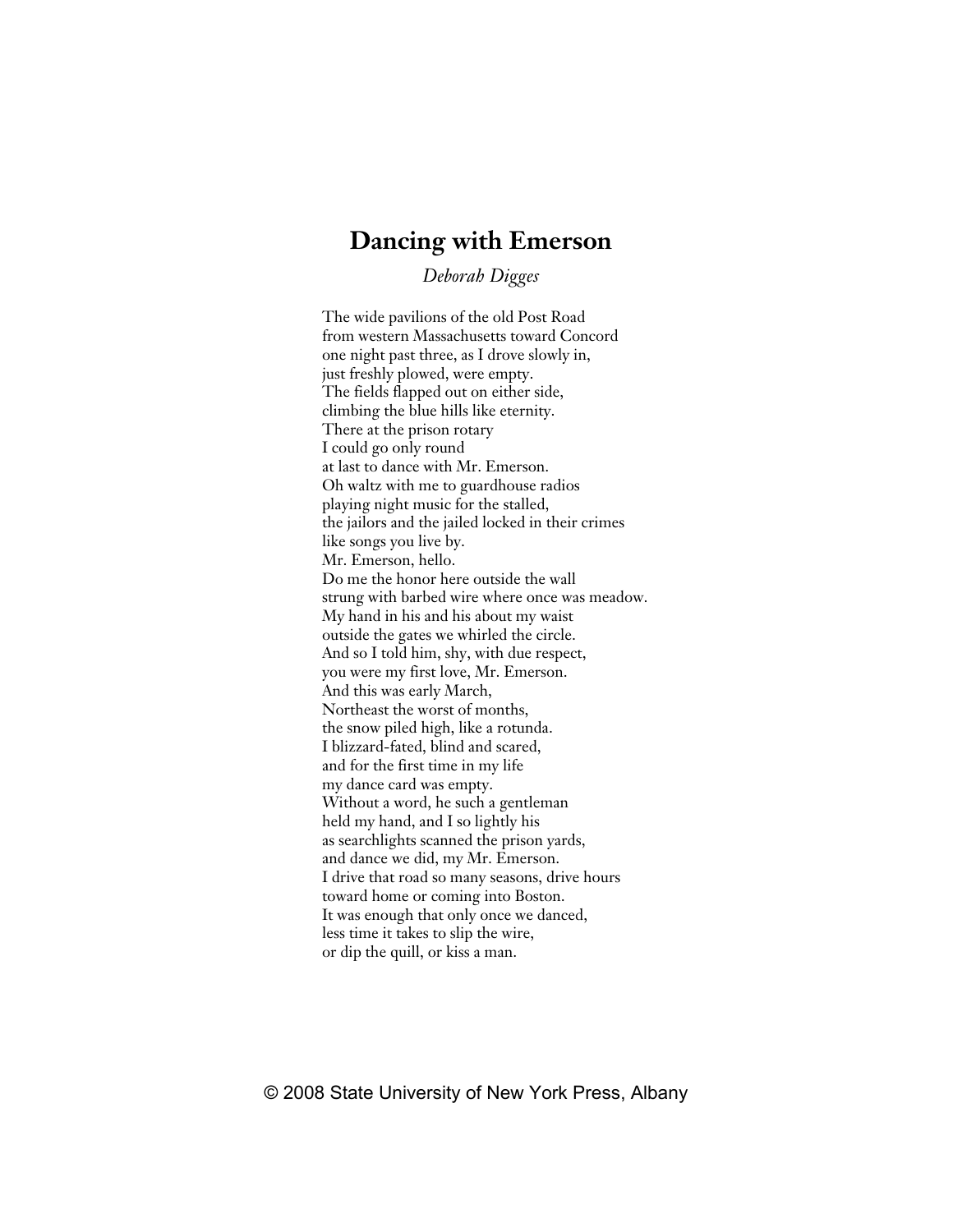**This page intentionally left blank.**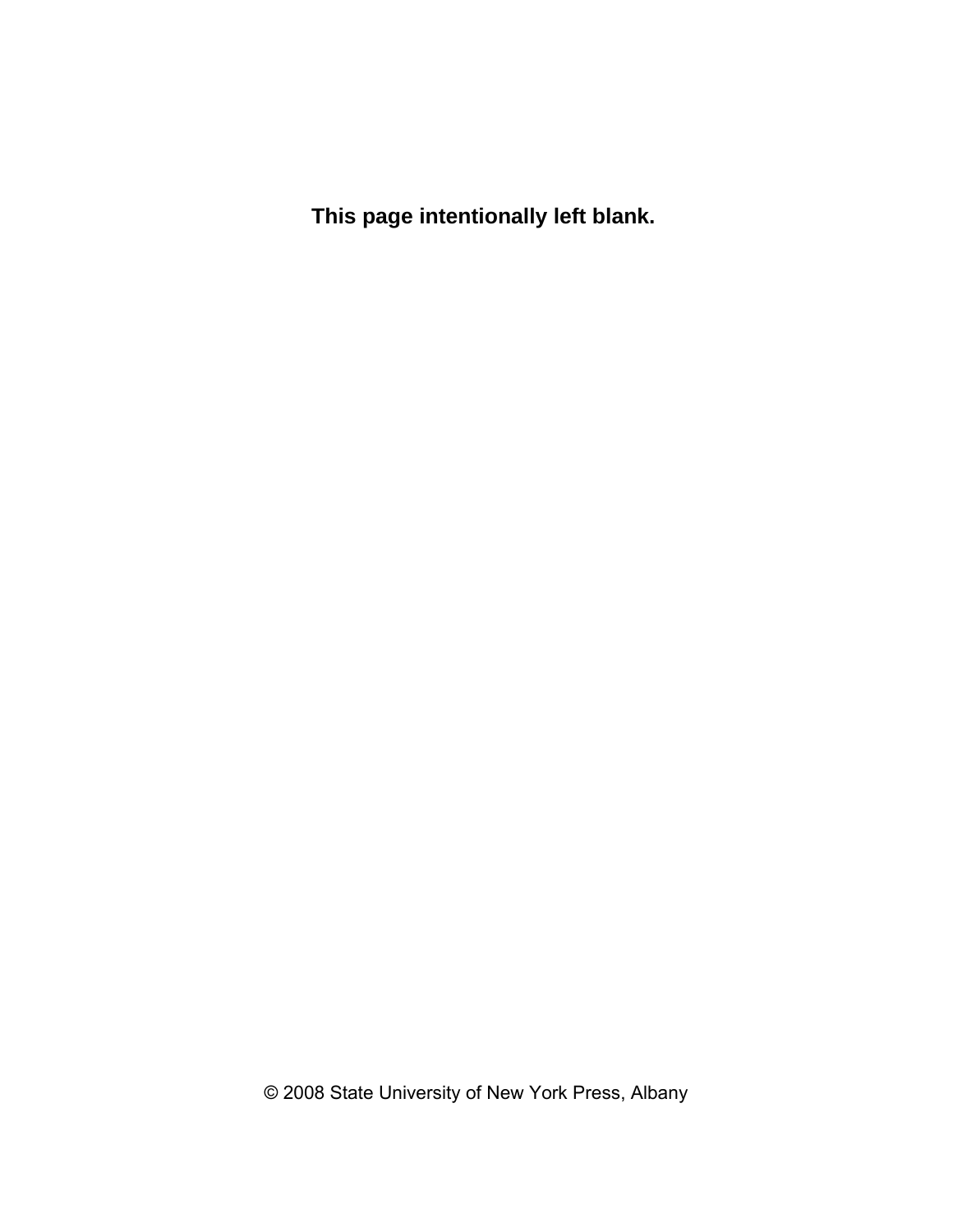Chapter 1

## **Emerson**

### An Introduction

#### *Mary Oliver*

The distinction and particular value of anything, or any person,<br>inevitably must alter according to the time and place from which<br>we take any view In any new discussion of Emergen, these two weights are we take our view. In any new discussion of Emerson, these two weights are upon us. By time, of course, I mean our entrance into the twenty-first century; it is more than two hundred years since Emerson's birth in Boston. By place, I mean his delivery from the town of Concord, and his corporeal existence anywhere. Now he is only within the wider, immeasurable world of our thoughts. He lives nowhere but on the page, and in the attentive mind that leans above that page.

This has some advantage for us, for he is now the Emerson of our choice: he is the man of his own time—his own history—or he is one of the mentors of ours. Each of these possibilities has its attractions, for the man alive was unbelievably sweet and, for all his devotion to reason, wondrously spontaneous. Yet as time's passage has broken him free of all mortal events, we begin to know him more clearly for the labors of his life: the life of his mind. Surely he was looking for something that would abide beyond the Tuesday or the Saturday, beyond even his first powerful or cautionary or lovely effect. "The office of the scholar," he wrote in "The American Scholar," "is to cheer, to raise, and to guide men by showing them facts amidst appearances." The lofty fun of it is that his "appearances" were all merely material and temporal—brick walls, garden walls, ripening pears—while his facts were all of a shifty vapor and an unauthored goodwill: the luminosity of the pears, the musics of birds and the wind, the affirmative staring-out light of the night stars. And his belief that a man's inclination, once awakened to it, would be to turn all the heavy sails of his life to a moral purpose.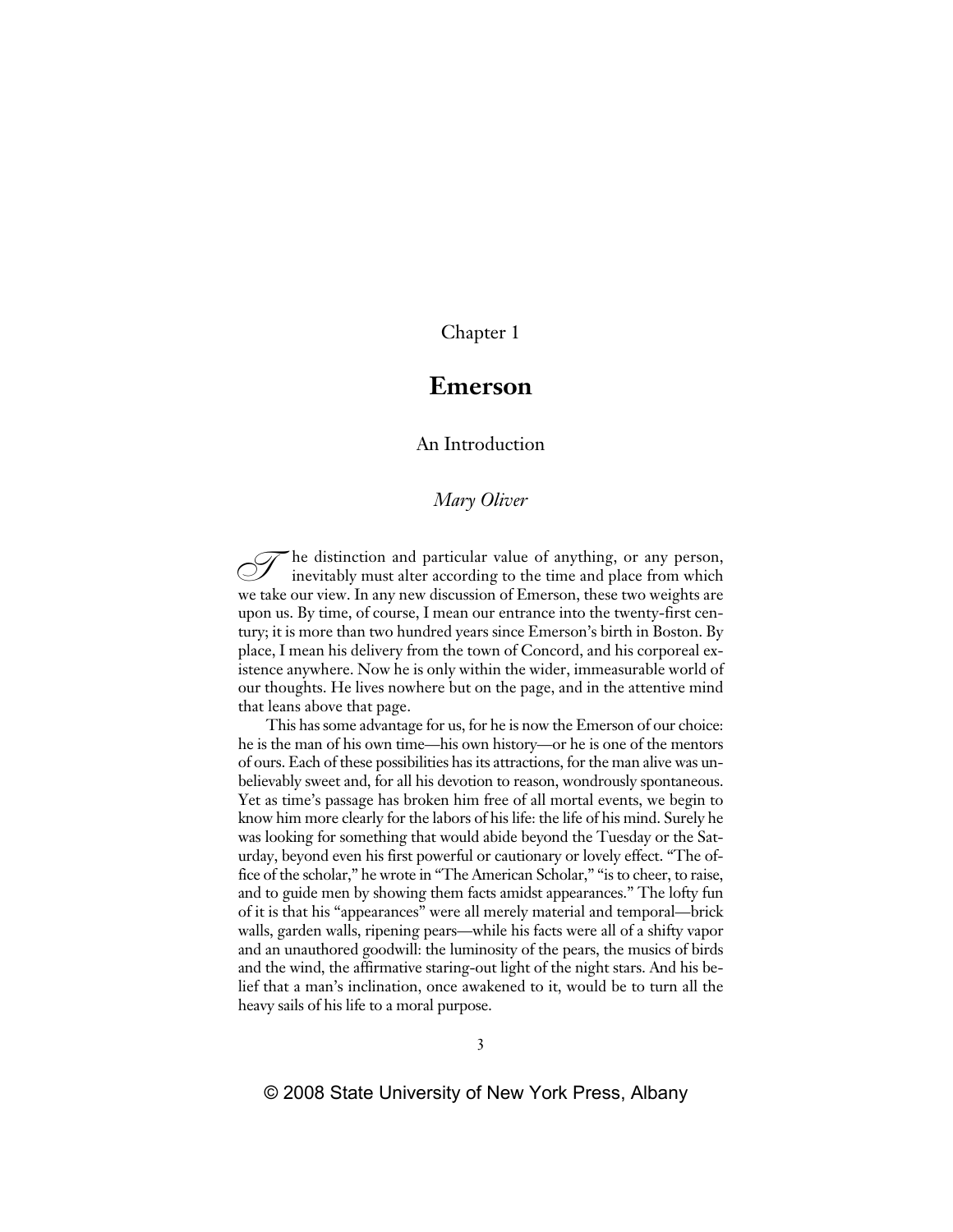#### 4 Mary Oliver

The story of his life, as we can best follow it from its appearances, is as follows. Ralph Waldo Emerson was born in 1803; his father, William Emerson, died in 1811. The family—his mother, two sisters, and five brothers were poor, devout, and intellectually ambitious. Death's fast or slow lightning was a too-frequent presence. Both girls and one boy died in childhood; Emerson's brothers William, Edward, and Charles survived only into early manhood. The only remaining brother was Robert, who was a man of childish mind. As the poet Walt Whitman for most of his life took responsibility for his child-minded brother, Eddie, so did Emerson keep watch over this truculent survivor.

Emerson graduated from Harvard College, then divinity school, and in 1829 he began preaching at the Second Church (Unitarian) in Boston. In that year he married the beautiful but frail Ellen Tucker. Her health never improved, and in 1832 she died. Emerson was then twenty-nine years old.

I think it is fair to say that from this point on, the greater energies of his life found their sustenance in the richness and steadfastness of his inner life. Soon after his wife's death he left the pulpit. He had come to believe that the taking of the sacrament was no more, nor was meant to be more, than an act of spiritual remembrance. This disclosure he made to his congregation, who perhaps were grateful for his forthrightness but in all honesty did not wish to keep such a preacher. Soon after, Emerson booked passage to Europe. He traveled slowly across the Continent and, finally, to England. He was deeply touched by the magnificence of the past, so apparent in the cities, in their art and architecture. He also made it his business to explore the present. The list of those he met and talked with is amazing: Coleridge, Wordsworth, Walter Savage Landor, John Stuart Mill among them. His meeting with Thomas Carlyle began a life-long friendship, their letters going back and forth across the Atlantic until Emerson's death.

Emerson returned from Europe and established a manner of living that he would scarcely alter for the rest of his life. He married again, a young woman named Lydia Jackson. In his journals, which he had begun in college and never abandoned, he tore down wall after wall in his search for a style and for ideas that would reach forth and touch both poles: his certainty and his fluidity. He bought a house in the town of Concord, an easy distance from Boston yet a place with its own extraordinary style and whose citizens were farmers, tradesmen, teachers, and the liveliest of utopians. Here, as husband and father, as writer and lecturer, Emerson would live for years his seemingly quiet, seemingly peaceful life.

The best use of literature bends not toward the narrow and the absolute but to the extravagant and the possible. Answers are no part of it; rather it is the opinions, the rhapsodic persuasions, the ingrafted logics, the clues that are to the mind of the reader the possible keys to his own self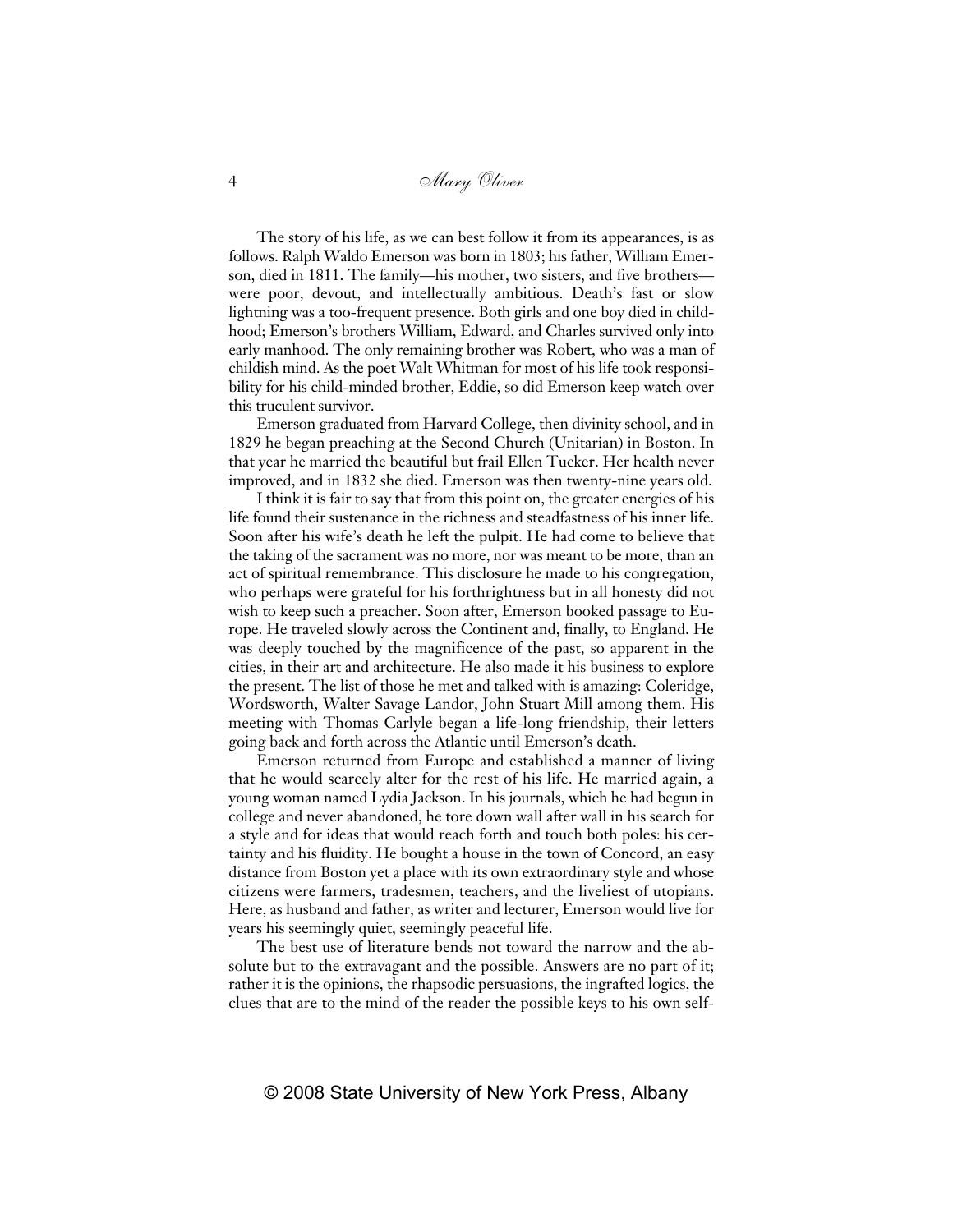quarrels, his own predicament. This is the crux of Emerson, who does not advance straight ahead but wanders to all sides of an issue; who delivers suggestions with a kindly gesture; who opens doors and tells us to look at things for ourselves. The one thing he is adamant about is that we *should* look—we *must* look—for that is the liquor of life, that brooding upon issues, that attention to thought even as we weed the garden or milk the cow.

This policy, if such it might be called, he established at the start. The first book he published was called *Nature;* in it he refers, with equal serenity, to "Nature" and to "nature." We understand clearly that by the first he means "this web of God"—everything that is not the mind uttering such words—yet he sets our lives down among the small-lettered noun as well, as though to burden us equally with the sublime and the common. It is as if the combination, and the understanding of the combination—the necessary honoring of both—were the issue of utmost importance. *Nature* is a text that is entirely about divinity, and first purposes, a book of manners, almost, but for the inner man. It does not demean by diction or implication the life that we are most apt to call "real," but it presupposes the heart's spiritual awakening as the true work of our lives. That this might take place in as many ways as there are persons alive did not at all disturb Emerson, and that its occurrence was the beginning of paradise here among the temporal fields was one of his few unassailable certainties.

In 1836, at the issue of this initial volume, and in the first years following, he was a man scarcely known to the world. Descended from seven generations of preachers, in conventional terms a failed churchman himself, he held no more important post than his membership in the Concord volunteer Fire Association. If he tried to be at home among the stars, so too he strove to be comfortable in his own living room. Mentor to Thoreau and neighbor to Hawthorne, the idiosyncratic Bronson Alcott, the passionate Margaret Fuller, the talkative Ellery Channing, and the excitable Jones Very, he adorned his society with friendliness and participation. His house was often full of friends, and talk. Julian Hawthorne, then a young boy, remembers him sitting in the parlor, "legs crossed and—such was their flexibility—with one foot hitched behind the other ankle. Leaning forward, elbow on one knee, he faced his guests and held converse." There was an evening when his daughter Ellen called him away to talk to the butcher about mutton. It is reported that he rose mildly to do as he was bid. And there is another story, as he reports it himself in his journal, on a June day: "Now for near five years I have been indulged by the gracious Heaven in my long holiday in this goodly house of mine, entertaining and entertained by so many worthy and gifted friends, and all this time poor Nancy Barron, the mad-woman, has been screaming herself hoarse at the Poorhouse across the brook and I still hear her whenever I open my window."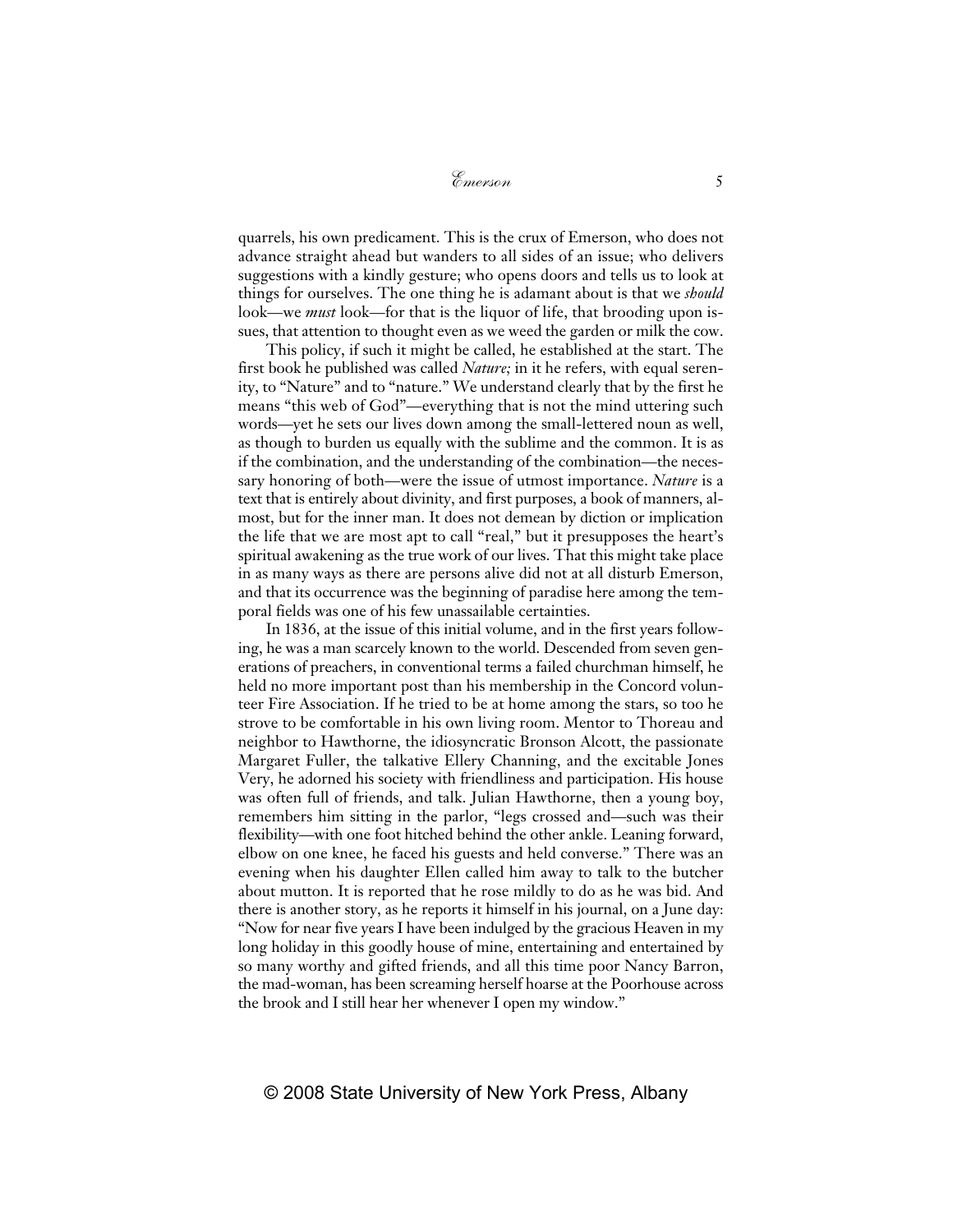#### 6 Mary Oliver

Emerson was the leading member of the group we know as the New England transcendentalists. It is hardly a proper philosophy; certainly it is not a school of thought in which all members were in agreement. Impossible such a finding would have been with the various sensibilities of Concord! For each member, therefore, it must be reported somewhat differently. For Emerson, it devolved from Coleridge and German philosophy, from Swedenborg, no doubt from half a hundred other voices as from his religious beliefs and his own appreciation of the world's more-than-utilitarian beauty. For Emerson, the value and distinction of transcendentalism was very much akin to this swerving and rolling away from acute definition. All the world is taken in through the eye, to reach the soul, where it becomes *more,* representative of a realm deeper than appearances: a realm ideal and sublime, the deep stillness *that is,* whose whole proclamation is the silence and the lack of material instance in which, patiently and radiantly, the universe exists. Emerson would not turn from the world, which was domestic, and social, and collective, and required action. Neither would he swerve from that unperturbable inner radiance, mystical, forming no rational word but drenched with passionate and untranslatable song. A man should want to be domestic, steady, moral, politic, reasonable. He should want also to be subsumed, whirled, to know himself as dust in the fingers of the wind. This was his supple, unbreakable faith.

His certainty that a man must live also in this world, enjoined with the similar faith of the other transcendentalists, was no small force in the New England of the 1830s and 1840s, especially in speech and action in behalf of abolition. Slow as he often was to express outrage, Emerson burst forth in his journal thus: "This filthy enactment [of the Fugitive Slave Law] was made in the 19th century, by people who could read and write. I will not obey it, by God." And he did not.

Writing that loses its elegance loses its significance. Moreover, it is no simple matter to be both inspirational and moderate. Emerson's trick—I use the word in no belittling sense—was to fill his essays with "things" at the same time that his subject was conceptual, invisible, no more than a glimmer, but a glimmer of immeasurable sharpness inside the eye. So he attached the common word to the startling idea. "Hitch your wagon to a star," he advised. "The drop is a small ocean." "A foolish consistency is the hobgoblin of little minds." "We live amid surfaces, and the true art of life is to skate well on them." "Sleep lingers all our lifetime about the eyes, as night hovers all day in the boughs of the fir tree." "The soul makes the body." "Prayer is the contemplation of the facts of life from the highest point of view," he says, and suddenly that elite mystical practice seems clearer than ever before and possible to each of us.

Of course his writing is made up of the nineteenth-century sentence, so nimble with commas. The sparks of his expression move forward softly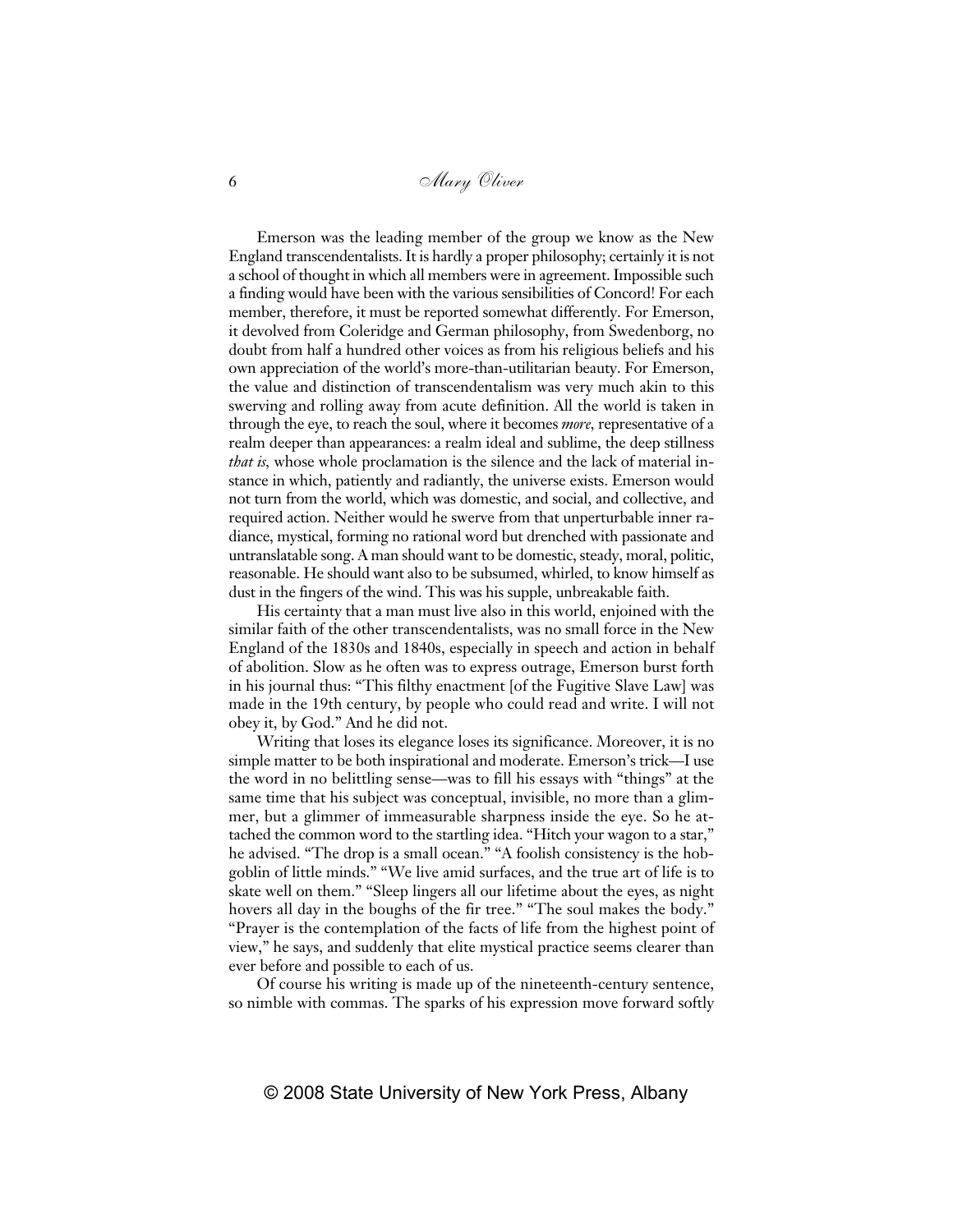and reasonably, in their shapely phrases—then they leap. He rests upon the gnomic as a poet will rest upon meter and comes not to a conclusion but to a pause in which the reader's own impetus, given such a bright shove, takes over. And yet it is not ornamental eloquence, but natural, fecund, ripe, full of seed and possibility. Even, or especially (it is his specialty, after all), when talking about the utterly unprovable, he sends out good news, as good reports come all day from the mockingbird, or the soft tongues of the Merrimack. The writing is a pleasure to the ear, and thus a tonic to the heart, at the same time that it strikes the mind.

Thus he wrote and lectured, often in Boston and New York but also as far west as Missouri and beyond. He did not especially like travel, or being away from home, but he needed the money and trusted the lecturing process as a way for him to develop and polish his essays for eventual publication.

In 1847 Emerson, by then an established writer and widely honored on both sides of the Atlantic, returned to England. The audiences for his lectures were large and curious. Crabb Robinson, in his diary of those years, relates first his own response and then the reaction of the writer Harriet Martineau:

Tuesday, I heard Emerson's first lecture, "On the Laws of Thought;" one of those rhapsodical exercises of mind, like Coleridge's in his "Table Talk," and Carlyle's in his Lectures, which leave a dreamy sense of pleasure, not easy to analyze, or render an account of. . . . I can do no better than tell you what Harriet Martineau says about him, which, I think, admirably describes the character of his mind. "He is a man so *sui generis,* that I do not wonder at his not being apprehended till he is seen. His influence is of a curious sort. There is a vague nobleness and thorough sweetness about him, which move people to their very depths, without their being able to explain why. The logicians have an incessant triumph over him, but their triumph is of no avail. He conquers minds, as well as hearts, wherever he goes; and without convincing anybody's reason of any one thing, exalts their reason, and makes their minds worth more than they ever were before." 9th June, 1848.

That we are spirits that have descended into our bodies, of this Emerson was sure. That each man was utterly important and limitless, an "infinitude," of this he was also sure. And it was a faith that leads, as he shows us again and again, not to stasis but to activity, to the creation of the moral person from the indecisive person. Attachment to the Ideal, without participation in the world of men and women, was the business of foxes and flowers, not of men, not of women. This was, for Emerson himself, difficult. Outwardly he was calm, reasonable, patient. All his wildness was in his head—such a good place for it! Yet his certainty that thought, though it might grow most robust in the mind's repose, was sent and meant for